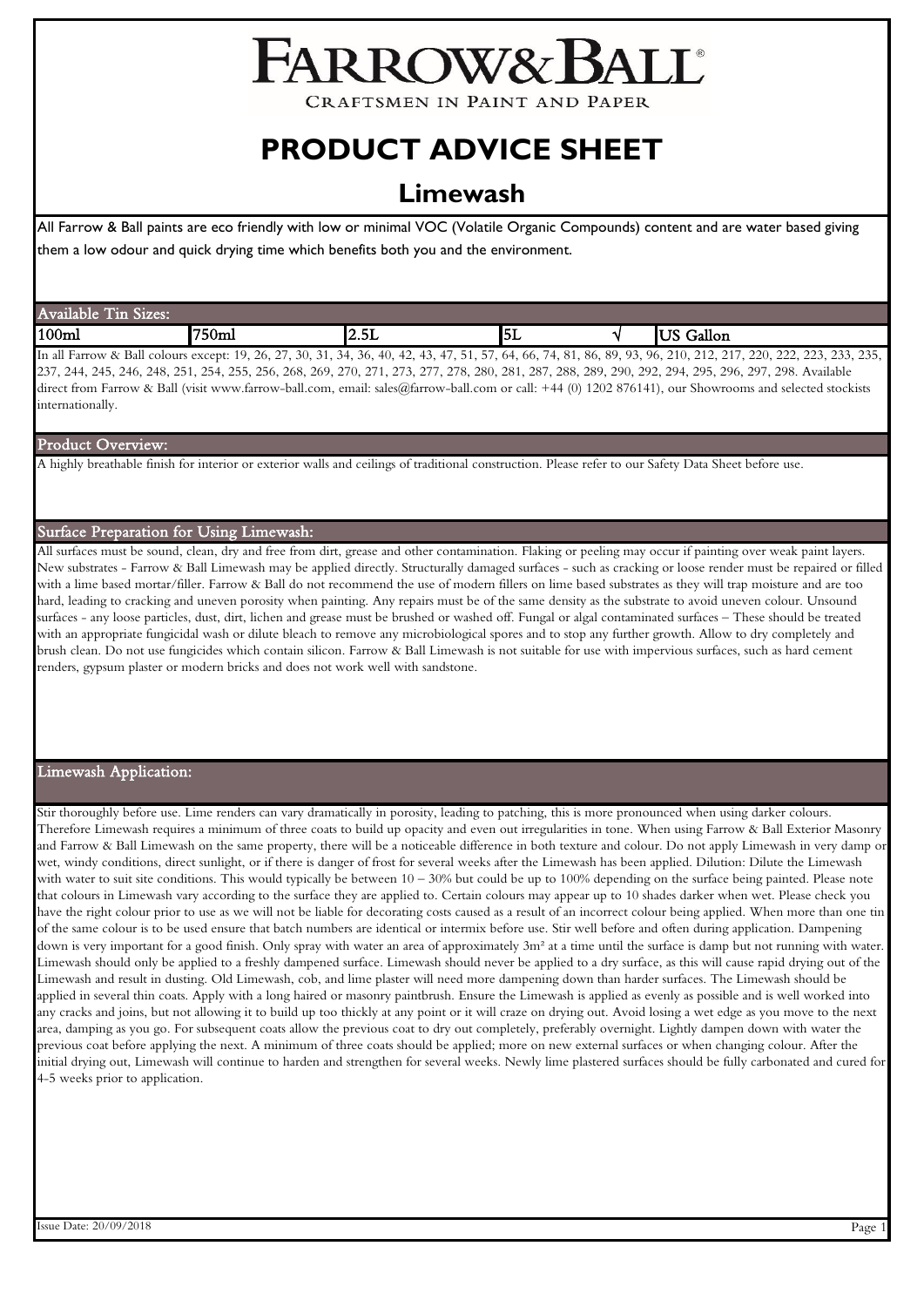| <b>Application Information:</b>                                                                                                                             |                                                                                                                                                                                                                                                                                                                                 |  |  |
|-------------------------------------------------------------------------------------------------------------------------------------------------------------|---------------------------------------------------------------------------------------------------------------------------------------------------------------------------------------------------------------------------------------------------------------------------------------------------------------------------------|--|--|
| of rain. For best results apply early in the day, allowing the product time to dry before the evening (when condensation can occur).                        | Do not paint in temperatures below 10°C or in excessive heat above 30°C. Avoid painting in direct sunlight. Avoid applying outdoors if there is a likelihood                                                                                                                                                                    |  |  |
|                                                                                                                                                             |                                                                                                                                                                                                                                                                                                                                 |  |  |
| Coverage Rate (m2/l per coat):                                                                                                                              | Drying Time:                                                                                                                                                                                                                                                                                                                    |  |  |
|                                                                                                                                                             |                                                                                                                                                                                                                                                                                                                                 |  |  |
| Varies on conditions                                                                                                                                        | Dry in 3 hours                                                                                                                                                                                                                                                                                                                  |  |  |
| <b>Typical Recoat Time:</b>                                                                                                                                 | Sheen Level:                                                                                                                                                                                                                                                                                                                    |  |  |
| Recoat after 12 hours                                                                                                                                       | 2%                                                                                                                                                                                                                                                                                                                              |  |  |
| Recommended Number of Coats:                                                                                                                                |                                                                                                                                                                                                                                                                                                                                 |  |  |
| $4^{\star}$                                                                                                                                                 |                                                                                                                                                                                                                                                                                                                                 |  |  |
| drying times may be longer in cooler and/or higher humidity environments. Darker Colors may take longer to dry.                                             | *Darker/stronger colours may require additional coats. Please note: The drying and Recoat times provided are based on applying paint in normal conditions                                                                                                                                                                       |  |  |
| Density:                                                                                                                                                    |                                                                                                                                                                                                                                                                                                                                 |  |  |
| $1.2 - 1.4$ g/cc                                                                                                                                            |                                                                                                                                                                                                                                                                                                                                 |  |  |
| Other Product Applications:                                                                                                                                 |                                                                                                                                                                                                                                                                                                                                 |  |  |
| 876141 or email customer.services@farrow-ball.com. Please note that calls may be recorded for training purposes.                                            | If you wish to use Farrow & Ball products for any applications which are not featured here, please contact Customer Services for advice on +44 (0) 1202                                                                                                                                                                         |  |  |
| Colour Accuracy:                                                                                                                                            | Check for colour accuracy prior to use as Farrow & Ball will not be liable for decorating costs caused as a result of an incorrect colour being applied. When                                                                                                                                                                   |  |  |
| more than one tin of the same colour is to be used ensure that batch numbers are identical or intermix before use. Stir thoroughly before use.<br>Cleaning: | Limewash is not washable or wipeable. The very matt finish of this product will result in the surface being marked or scuffed if cleaning is attempted.                                                                                                                                                                         |  |  |
|                                                                                                                                                             |                                                                                                                                                                                                                                                                                                                                 |  |  |
| Clean Up:                                                                                                                                                   |                                                                                                                                                                                                                                                                                                                                 |  |  |
| Clean brushes with warm soapy water.                                                                                                                        |                                                                                                                                                                                                                                                                                                                                 |  |  |
| Storage Advice:                                                                                                                                             | This product is water based and must be protected from frost and extreme temperatures. Use within 6 months of purchase. We accept no responsibility for                                                                                                                                                                         |  |  |
| the deterioration of contents or packaging after this date.                                                                                                 |                                                                                                                                                                                                                                                                                                                                 |  |  |
| Formulation:                                                                                                                                                |                                                                                                                                                                                                                                                                                                                                 |  |  |
| A traditional Limewash made using calcium hydroxide.                                                                                                        |                                                                                                                                                                                                                                                                                                                                 |  |  |
| Environmental & Disposal Advice:                                                                                                                            |                                                                                                                                                                                                                                                                                                                                 |  |  |
| local Environmental Department for disposal instructions. Metal containers may be recycled.                                                                 | Do not empty into drains or watercourses. Dispose of contents/container to waste disposal site in accordance with local/national regulations. Contact the                                                                                                                                                                       |  |  |
| VOC Content Information:                                                                                                                                    |                                                                                                                                                                                                                                                                                                                                 |  |  |
| EU limit value for this product (cat. $A/[c]$ ): 40g/l (2010). This product contains max 1g/l VOC.                                                          |                                                                                                                                                                                                                                                                                                                                 |  |  |
| Water Absorption according to DIN EN 1062-3 (w24 $\overline{\rm [kg/m2\sqrt{24h}]}$ ):                                                                      |                                                                                                                                                                                                                                                                                                                                 |  |  |
|                                                                                                                                                             | 1.39 (Class I, limit >0.5). This is the volume of water absorbed into a 1m2 area through the paint surface within a 24 hour period. The lower the w24 value,<br>the more waterproof the paint film. Paint water absorption is class rated, from Class I to Class III. Class I in this instance denotes a low waterproof rating. |  |  |
|                                                                                                                                                             |                                                                                                                                                                                                                                                                                                                                 |  |  |